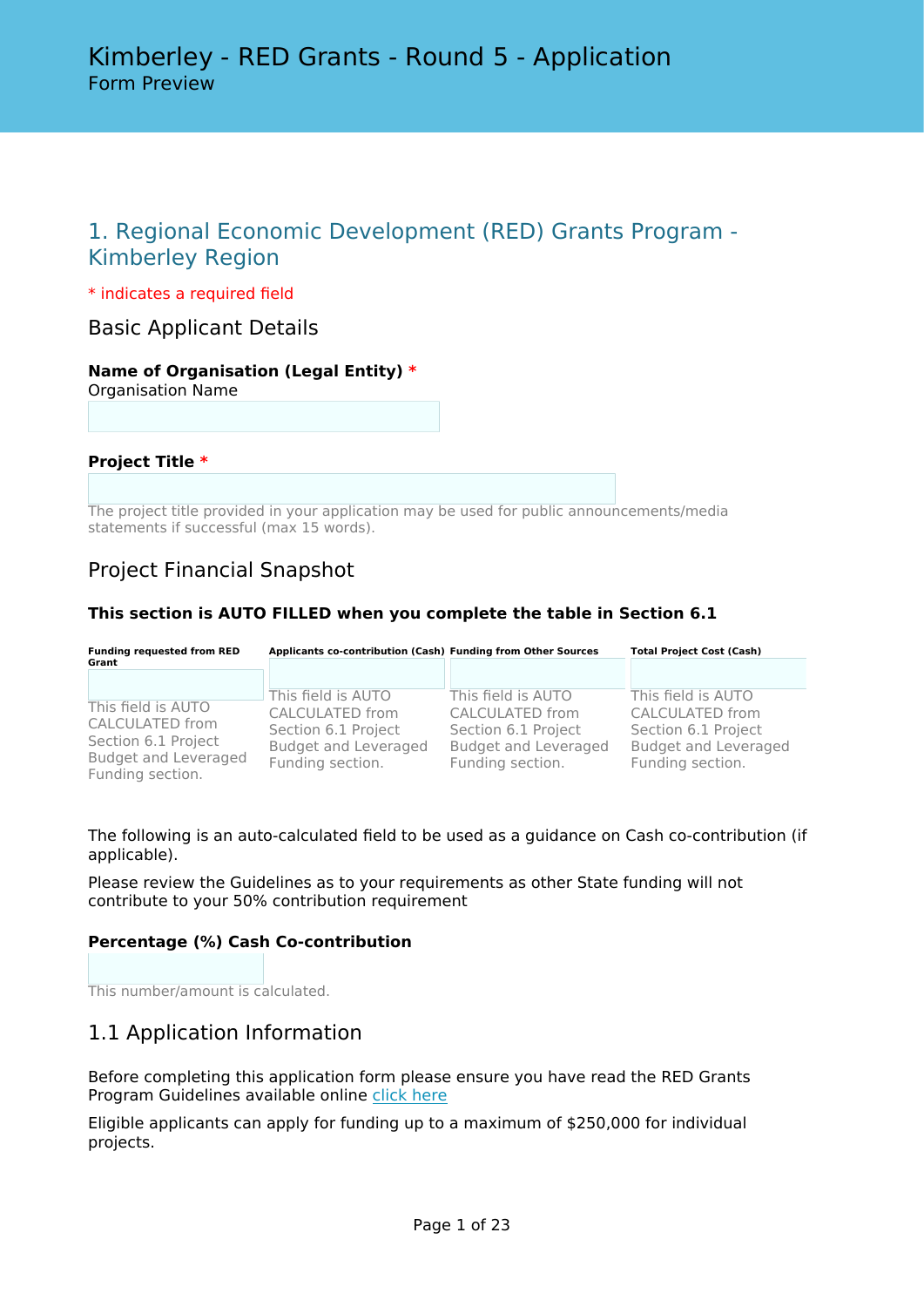All applicants are encouraged to discuss their project with the KDC Grant officer prior to submitting an application. Please contact Yvette Parker on 9194 3000 or email [gpo@kdc.wa.gov.au](mailto:gpo@kdc.wa.gov.au)

This form contains mandatory fields. you will be alerted if you save the form without completing the required sections. If you have any questions, or experience issues completing this form please contact the KDC Grant officer.

Please note, supporting documents are supplementary to your application. Please ensure you answer all the questions and provide relevant details where required.

The closing date for applications is **Wednesday 24 August 2022 at 4pm WST.**

Incomplete applications and/or applications received after the closing date will not be considered.

# 1.2 Eligibility Confirmation

### **Please refer to Section 4 of the [Guidelines](https://kdc.wa.gov.au/red-grants/) to confirm your eligibility before completing this application.**

I confirm the Applicant:

- Has read and understood the program Guidelines
- Is eligible to apply under the Guidelines
- Is able to demonstrate the financial viability of the organisation
- Is able to demonstrate alignment with at least one of the objectives of the RED Grants Program

### **Please confirm that all statements above are true and correct. \***

 $\bigcirc$  Yes I confirm

### 1.3 Privacy Statement

Information provided by applicants or collected by Kimberley Development Commission (KDC) or the Department of Primary Industries and Regional Development (DPIRD) in relation to an applicant or their application may be used in the administration of the RED Grants Program and in the assessment of this application.

Clarification of other funding sources for your project as stated in your application and project budget may be sought from the relevant funding bodies.

Any information provided (personal, financial or otherwise) will be used solely for the purpose of the RED Grants Program.

KDC and DPIRD will store personal information collected in this application, supporting documentation and any grant administration, monitoring and evaluation activities in compliance with its obligations under the *Privacy Act 1988* (cth).

KDC and DPIRD are also subject to the *Freedom of Information Act 1992* and documents in the possession of these agencies are subject to these provisions.

### **I have read and understood the privacy statement and I consent to and authorise such uses and disclosures. \***

○ Yes I confirm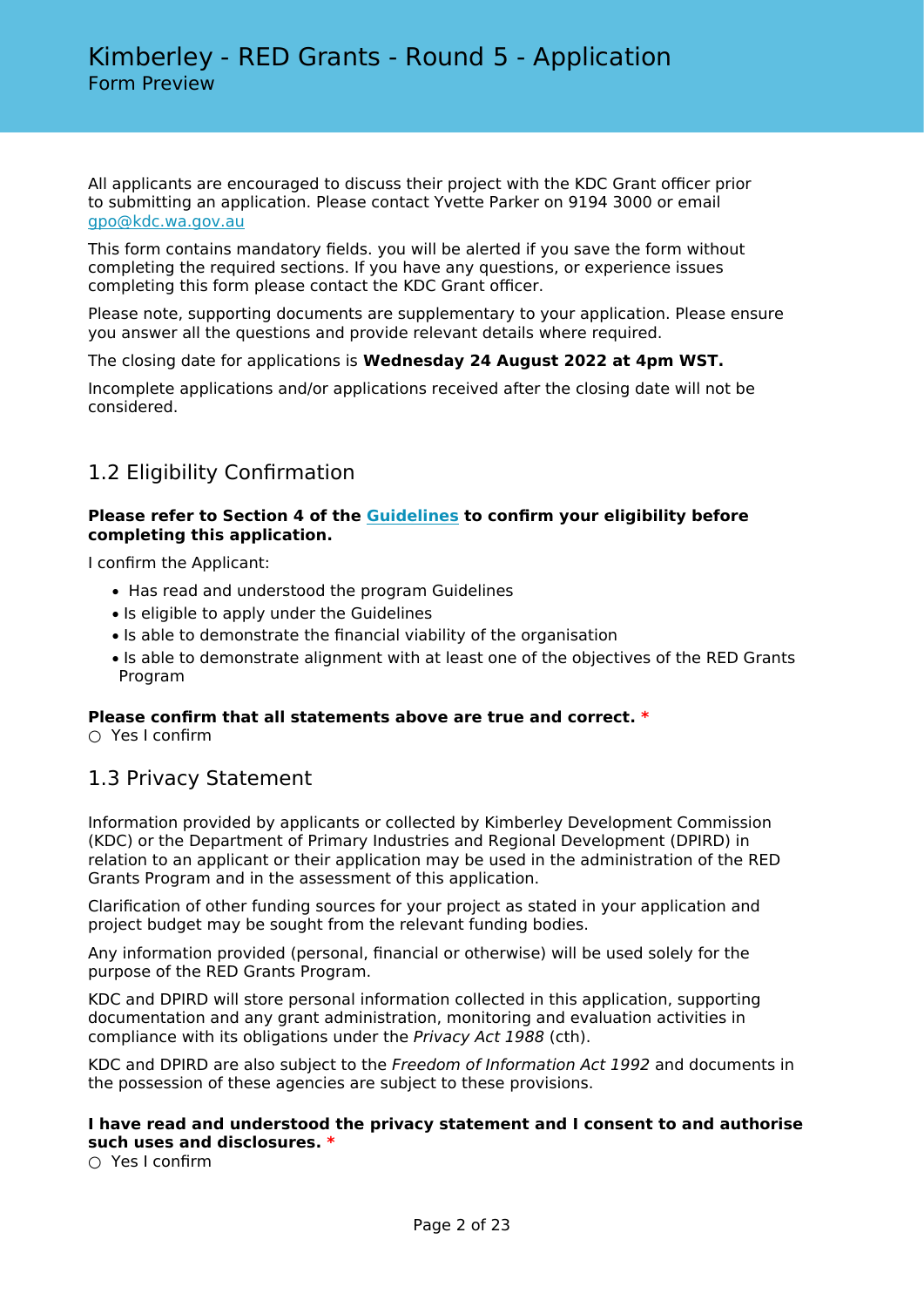### 1.4 Assessment Process

The assessment criteria outlined in the Guidelines will be used to determine the suitability of applications submitted through this program. Applications will be assessed on a competitive basis and should demonstrate:

- Alignment with one or more of the RED Grants Objectives.
- Alignment with one or more of the Kimberley Development Commission's Regional Themes
- Financial commitment towards the Project.
- Collaboration and partnerships
- Local content outcomes
- Project readiness

The application form provides an opportunity for applicants to demonstrate how their project meets the requirements listed above and in the Guidelines.

As part of the assessment process, applications may be subject to a due diligence process to determine organisational capacity, governance and financial management.

Applicants should note that the assessment and decision making process could take up to six (6) months to complete and this time frame should be considered when submitting your application. **Please refer to Section 6 of the [Guidelines](https://kdc.wa.gov.au/red-grants/) for more information.**

The Kimberley Development Commission reserves the right to request additional information at any time to clarify aspects of your application.

### 1.5 Funding Conditions

Should your application be successful, you will be required to enter into a Grant Agreement outlining the conditions of the grant.

All projects must be approved and a Grant Agreement executed prior to project commencement. **No retrospective payments will be made**.

As a condition of funding, all grant recipients are required to provide a detailed Final Report (Acquittal) within twelve (12) weeks of project completion. For projects receiving funding of more than \$50,000 the Final Report is to be audited by an independent auditor.

Only GST registered recipients will have GST added to the grant payment.

# 2 Contact Details

### \* indicates a required field

### 2.1 Organisation Details

### **Applicant organisation ABN \***

The ABN provided will be used to look up the following information. Click Lookup above to check that you have entered the ABN correctly.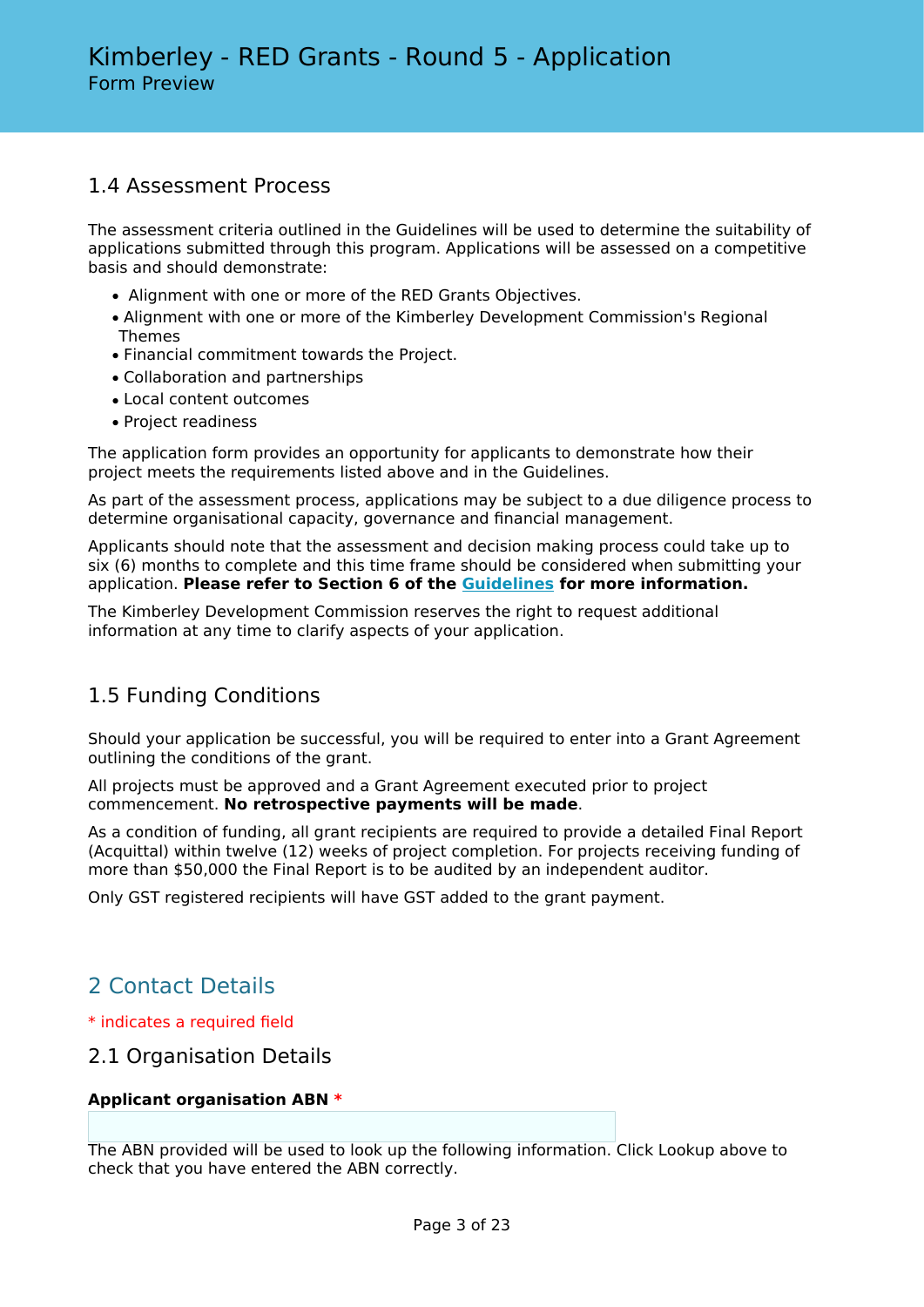| Information from the Australian Business Register |                  |  |  |  |  |
|---------------------------------------------------|------------------|--|--|--|--|
| <b>ABN</b>                                        |                  |  |  |  |  |
| Entity name                                       |                  |  |  |  |  |
| <b>ABN</b> status                                 |                  |  |  |  |  |
| Entity type                                       |                  |  |  |  |  |
| Goods & Services Tax (GST)                        |                  |  |  |  |  |
| <b>DGR Endorsed</b>                               |                  |  |  |  |  |
| ATO Charity Type                                  | More information |  |  |  |  |
| <b>ACNC Registration</b>                          |                  |  |  |  |  |
| <b>Tax Concessions</b>                            |                  |  |  |  |  |
| Main business location                            |                  |  |  |  |  |

Must be an ABN.

### **Applicant Organisation ACN (if applicable)**

Must be a number.

### **Trading Name**

Trading name ie name that will be referred to for the delivery of the project (if different to Legal Entity Name above)

#### **Primary Street Address \*** Address



### **Postal Address (if applicable)** Address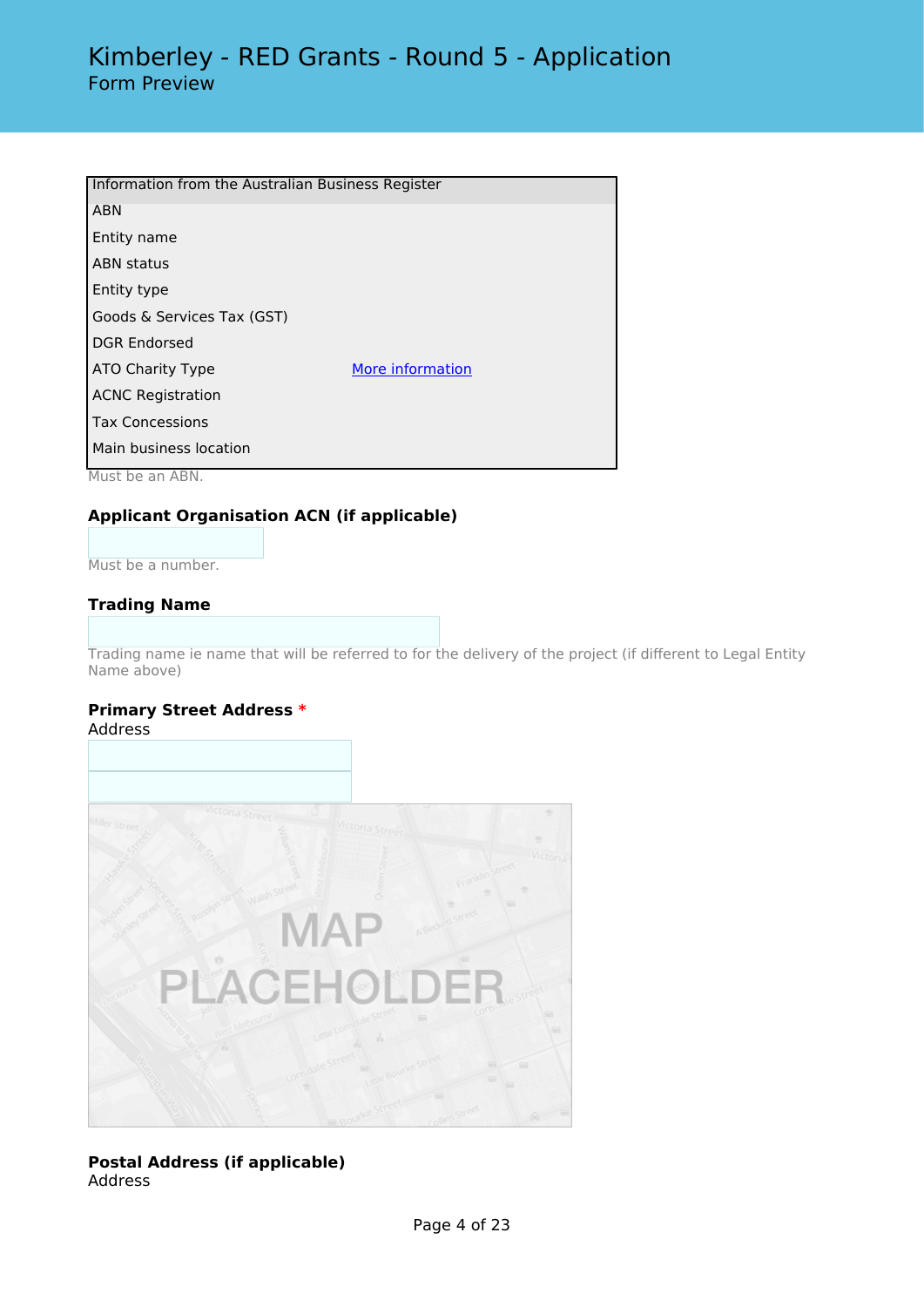

Title First Name Last Name

The person who has the legal authority to sign the Grant Agreement if this application is successful

### **Authorised Officer's Position \***

### **Authorised Officer's Phone Number \***

Must be an Australian phone number. Include area code Eg (08)

### **Authorised Officer's Mobile Number**

Must be an Australian phone number.

### **Authorised Officer's Email Address \***

Must be an email address.

**Organisation Website**

Must be a URL.

**Provide a brief description of the nature of your business and include any information that describes the activities that are currently undertaken \***

**For a business/company/partnership, please provide names of all partners/ directors/senior management of the business**

#### **Is your entity a Trust? \*** ○ Yes ○ No Trustees can only receive and administer grant funding if empowered to do so by the Trust Deed.

#### **Upload Trust Deed \*** Attach a file: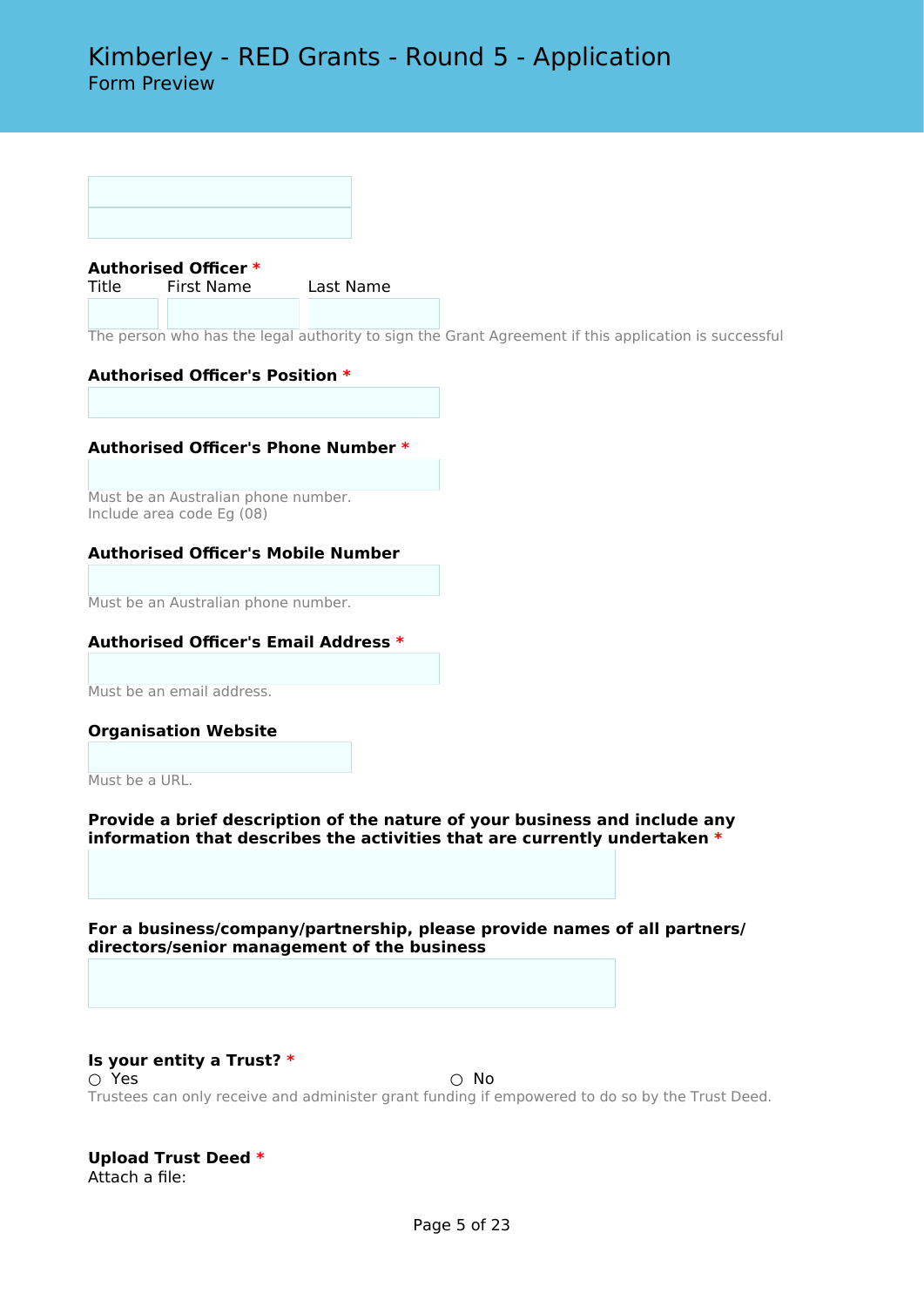Trustees MUST submit a copy of their executed Trust Deed to be eligible.

# 2.2 Project Contact Details

| Contact Person's Name * |            |           |  |  |  |  |
|-------------------------|------------|-----------|--|--|--|--|
| Title                   | First Name | Last Name |  |  |  |  |
|                         |            |           |  |  |  |  |

**Contact Person's Position \***

### **Contact Person's Phone Number \***

(08)

Must be an Australian phone number. Include area code Eg (08)

### **Contact Person's Mobile Number**

Must be an Australian phone number.

### **Contact Person's Email Address \***

Must be an email address.

### **Is your organisation being Auspiced? \***

○ Yes ○ No If your organisation is unincorporated your application must be auspiced by another organisation that is registered as a legal entity.

### 2.3 Complete only if your organisation is being Auspiced

Please ensure approval is obtained from the nominated auspice organisation prior to completing this section.

# **Name of Auspicing Organisation \***

Organisation Name

Organisation name

### **Auspice Organisation's Postal Address \*** Address

Address Line 1, Suburb/Town, State/Province, and Postcode are required.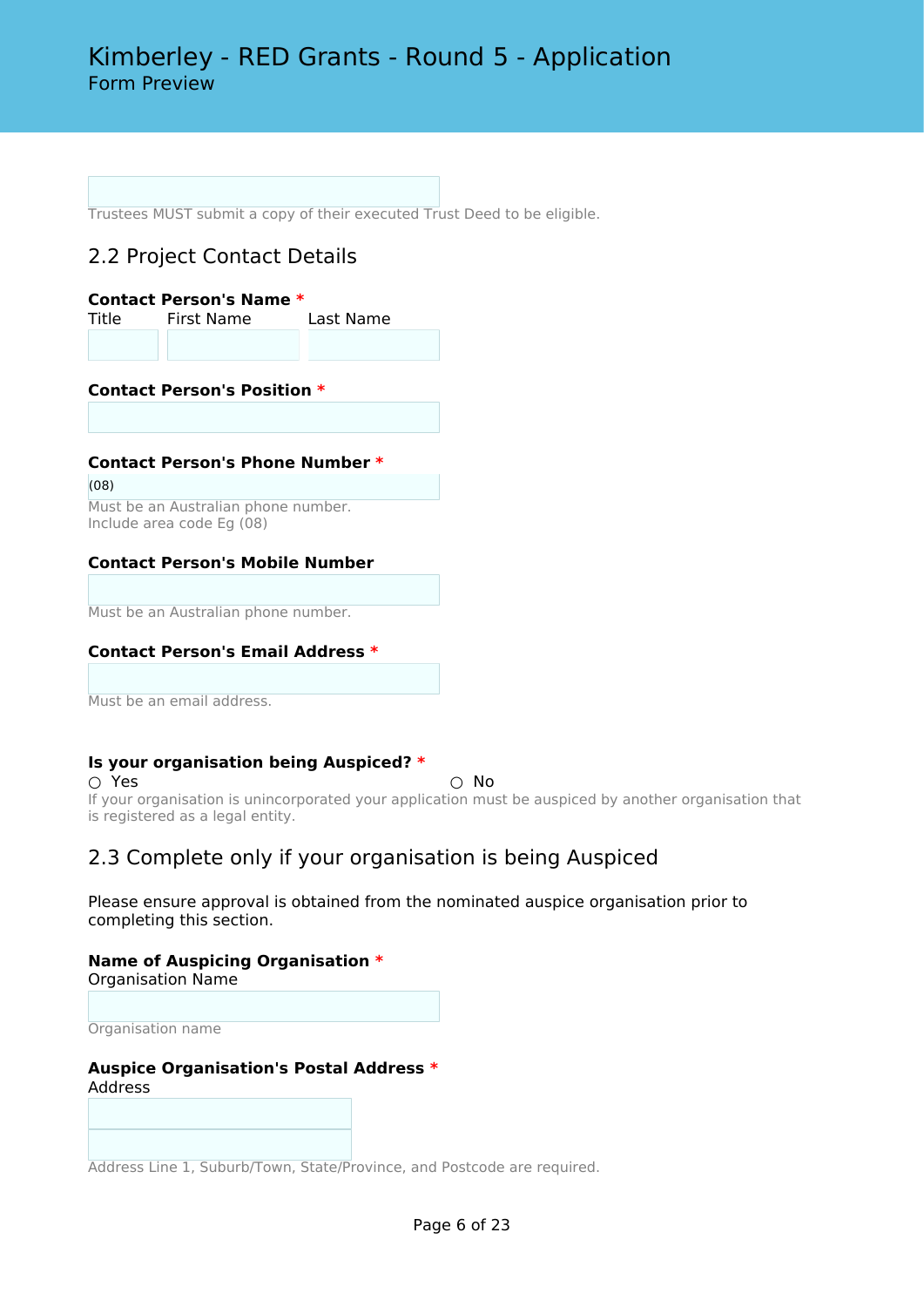#### **Auspice Organisation's Website**

Must be a URL.

**Auspicing Organisation's Contact Person \*** Title First Name Last Name

### **Auspicing Organisation's Contact Person's Position \***

#### **Auspicing Organisation's Contact Person's Phone Number**

Must be an Australian phone number.

#### **Auspicing Organisation's Contact Person's Email Address**

Must be an email address.

#### **Authority from Auspicing Organisation \*** Attach a file:

Please attach letter from the auspicing organisation confirming agreement to auspice. This must be signed by an authorised person (eg. CEO, Chairperson).

#### **Auspice Organisation's ABN \***

The ABN provided will be used to look up the following information. Click Lookup above to check that you have entered the ABN correctly.

|                               | Information from the Australian Business Register |  |  |  |  |
|-------------------------------|---------------------------------------------------|--|--|--|--|
| <b>ABN</b>                    |                                                   |  |  |  |  |
| Entity name                   |                                                   |  |  |  |  |
| <b>ABN status</b>             |                                                   |  |  |  |  |
| Entity type                   |                                                   |  |  |  |  |
| Goods & Services Tax (GST)    |                                                   |  |  |  |  |
| <b>DGR Endorsed</b>           |                                                   |  |  |  |  |
| ATO Charity Type              | More information                                  |  |  |  |  |
| <b>ACNC Registration</b>      |                                                   |  |  |  |  |
| <b>Tax Concessions</b>        |                                                   |  |  |  |  |
| Main business location        |                                                   |  |  |  |  |
| $M_{\text{total}}$ $A \cap M$ |                                                   |  |  |  |  |

Must be an ABN.

### **Auspice Organisation's ACN (if applicable)**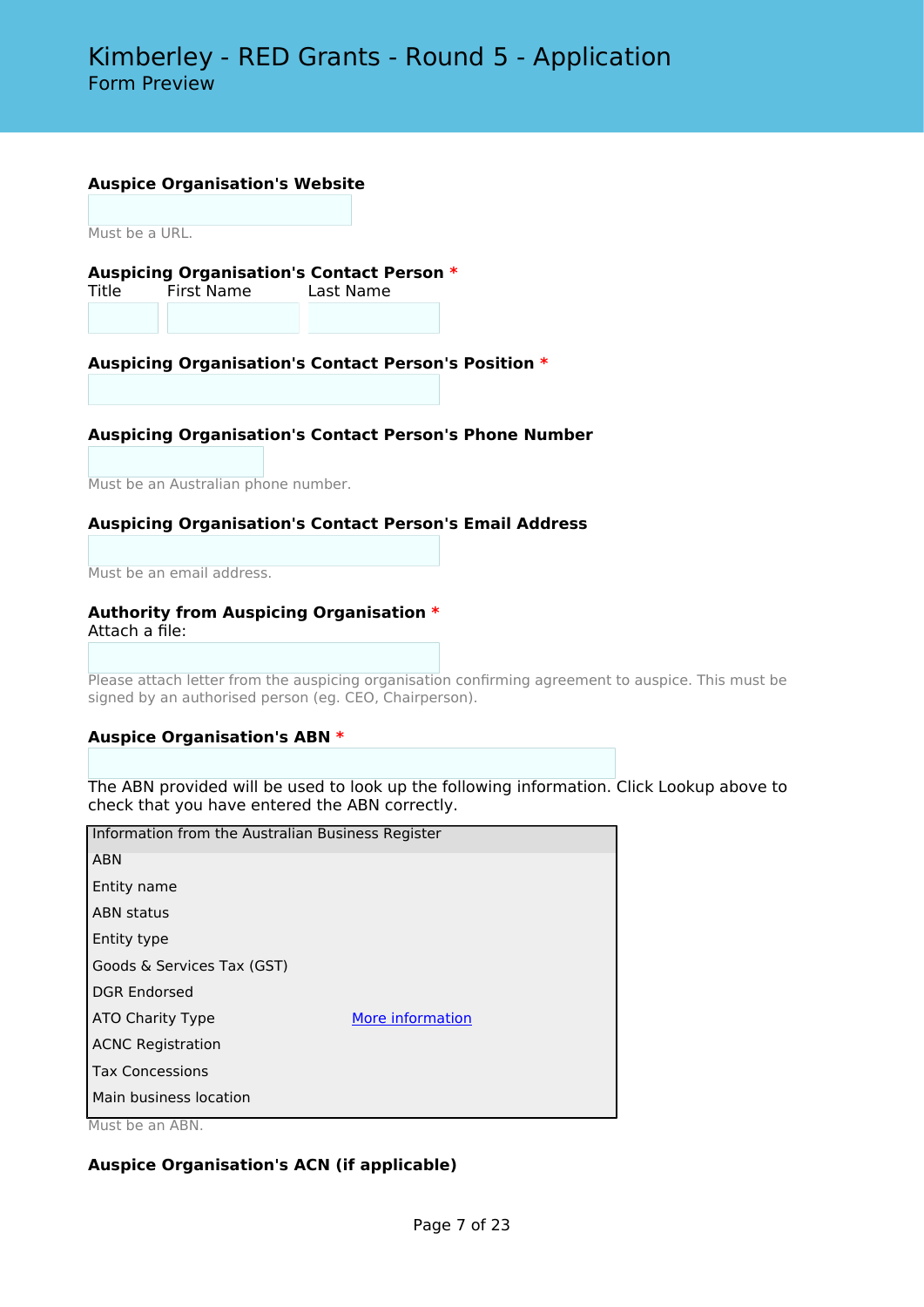Must be a number.

# 3 Project Information

### \* indicates a required field

### 3.1 Project Details

### **Project Description (Overview) \***

Word count:

Provide a short description of your project explaining what you plan to do (max 100 words).

### **Upload more detailed project information (optional)**

Attach a file:

Upload a detailed description of the project. For example, Business Plan, Project Plan, Business Case, etc

### **Estimated Project Start Date \***

Must be a date.

### **Estimated Project Completion Date \***

Must be a date.

# **Which Local Government Area(s) will your project be delivered in? \***<br>□ Broome, Shire of □ Broome, Shire of

- 
- ☐ Broome, Shire of ☐ Halls Creek, Shire of
	-
- □ Wyndham East Kimberley, Shire of

### **Which industry category does the Applicant organisation operate in? \***

# 4 Alignment with RED Grants Objectives (Economic Growth and Development Outcomes)

\* indicates a required field

### Project outcomes

**Your project must meet one or more of the RED Grants objectives outlined in the Guidelines.**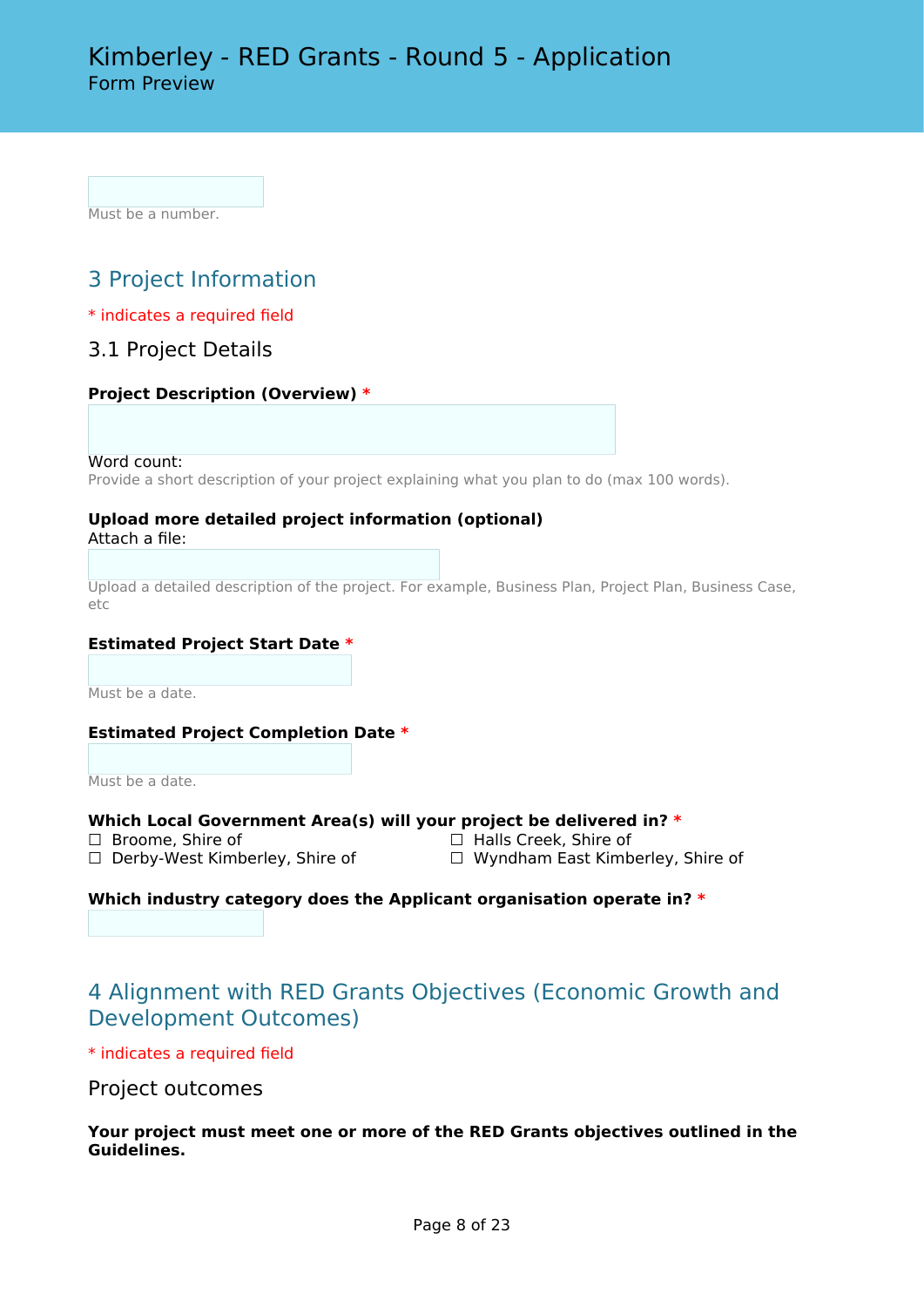Describe what is expected to be achieved and the benefits and/or outcomes of the project against the objectives most relevant to your project.

*Outcomes refer to the intended economic impact that is expected as a result of delivering the project with the grant funding – the expected outcomes provided should be realistic as you will be expected to report against these under a Grant Agreement and acquittal of the project if successful.*

### **Please indicate which RED Objectives are most applicable to your project: \***

- □ 1. Sustainable jobs
- $\Box$  2. Expanding or diversifying industry
- $\Box$  3. Developing skills or capabilities
- $\Box$  4. Attracting new investment in the region
- ☐ 5. Increasing Productivity

Applicants are encouraged to select the objectives most applicable to the project. Please provide detailed descriptions in the corresponding fields below.

### 4.1. Sustainable jobs

### **How will the project create jobs as a result of the grant?**

Note: 'Direct employment' is the term used for the workers employed by the project. 'Indirect employment' refers to job creation and business growth in the economy as a result of increased demand.

### Please complete the below fields to indicate the Direct Employment outcomes expected as a result of the project

- **Timeframe** Example: 12 months/ongoing
- **Target** Example: 3 FTE
- **Measure** Example: people employed/contractors engaged, etc.

| <b>Expected Outcome Timeframe</b> |                  | Target         | Measure                       |  |
|-----------------------------------|------------------|----------------|-------------------------------|--|
| 1 Full Time (direct - during      |                  |                |                               |  |
| project)                          | Number of months | Number of jobs | How will this be              |  |
| This question is read             |                  |                | measured?                     |  |
| only.                             |                  |                |                               |  |
|                                   | Number of months | Number of jobs |                               |  |
| 2 Full Time (direct - after       |                  |                | How will this be              |  |
| the project)                      |                  |                | measured?                     |  |
| This question is read             |                  |                |                               |  |
| only.                             | Number of months | Number of jobs |                               |  |
|                                   |                  |                | How will this be<br>measured? |  |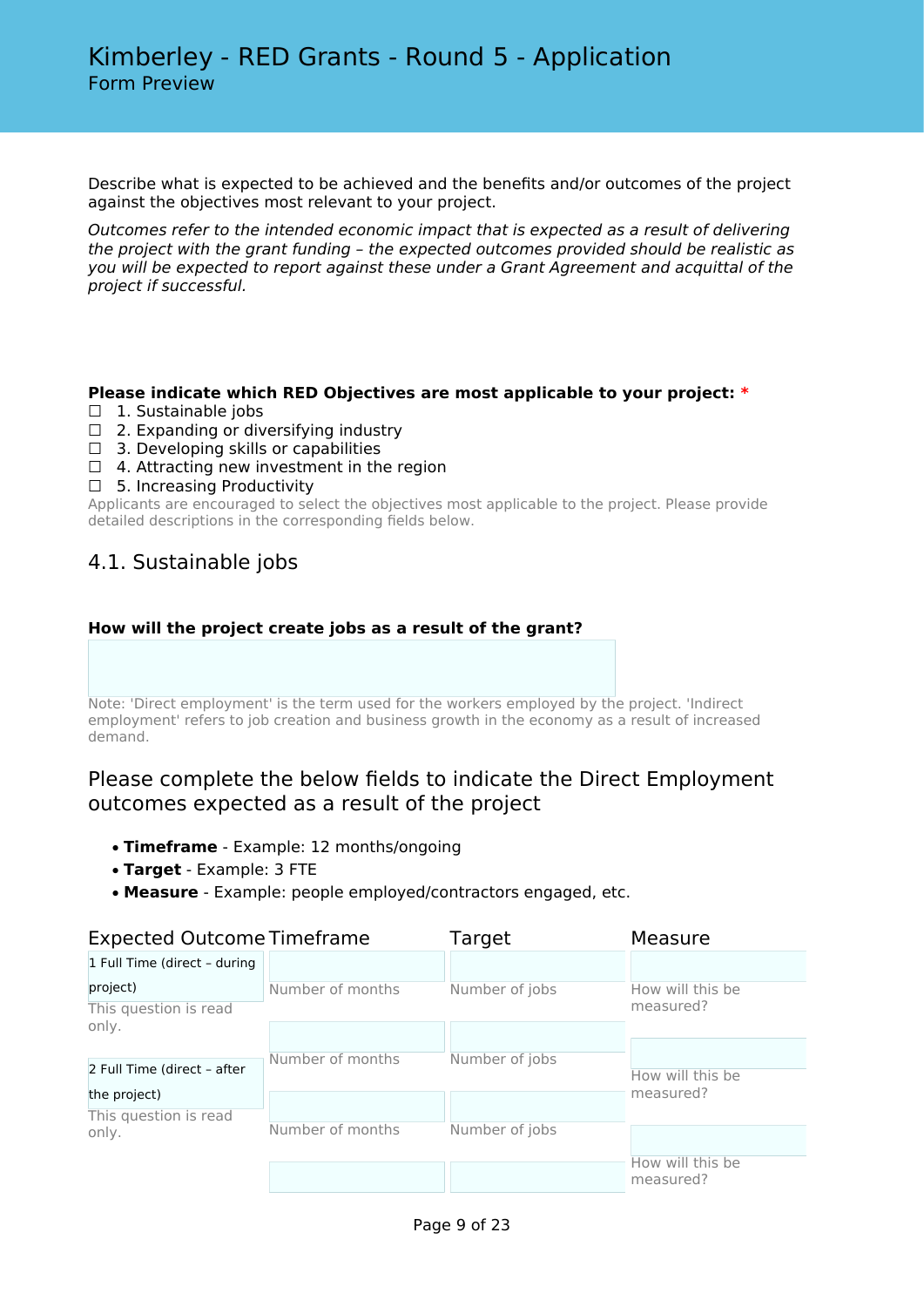# Kimberley - RED Grants - Round 5 - Application Form Preview

| 3 Part Time (direct - during  | Number of months | Number of jobs |                  |
|-------------------------------|------------------|----------------|------------------|
| the project                   |                  |                | How will this be |
| This question is read         |                  |                | measured?        |
| only.                         | Number of months | Number of jobs |                  |
|                               |                  |                |                  |
| 4 Part Time (direct - after   |                  |                | How will this be |
| the project)                  | Number of months | Number of jobs | measured?        |
| This question is read         |                  |                |                  |
| only.                         |                  |                |                  |
|                               | Number of months | Number of jobs | How will this be |
| 5 Casual (direct - during     |                  |                | measured?        |
| the Project)                  |                  |                |                  |
| This question is read         |                  |                |                  |
| only.                         | Number of months | Number of jobs | How will this be |
|                               |                  |                | measured?        |
| 6 Casual (direct - after the  |                  |                |                  |
| project)                      |                  |                |                  |
| This question is read         |                  |                | How will this be |
| only.                         |                  |                | measured?        |
|                               |                  |                |                  |
| 7 Trainee (direct - during    |                  |                |                  |
| the project)                  |                  |                |                  |
| This question is read         |                  |                |                  |
| only.                         |                  |                |                  |
| 8 Trainee (direct - after the |                  |                |                  |
|                               |                  |                |                  |

project) This question is read only.

# 4.2. Expanding or diversifying industry

### **Which industry will benefit from the project and how will it increase the current value of that industry to the regional economy?**

- **Expected outcome** Example: new processing facility introduced
- **Timeframe** Example: upon project completion/within first 12 months etc
- **Measure** Example: new equipment commissioned/new market/s secured etc
- **Target** Example: 2 new clients taking 500 tonnes of product pa/1000 tonnes product sourced from the region etc

| <b>Expected Outcome Timeframe</b> | Measure | Target |
|-----------------------------------|---------|--------|
|                                   |         |        |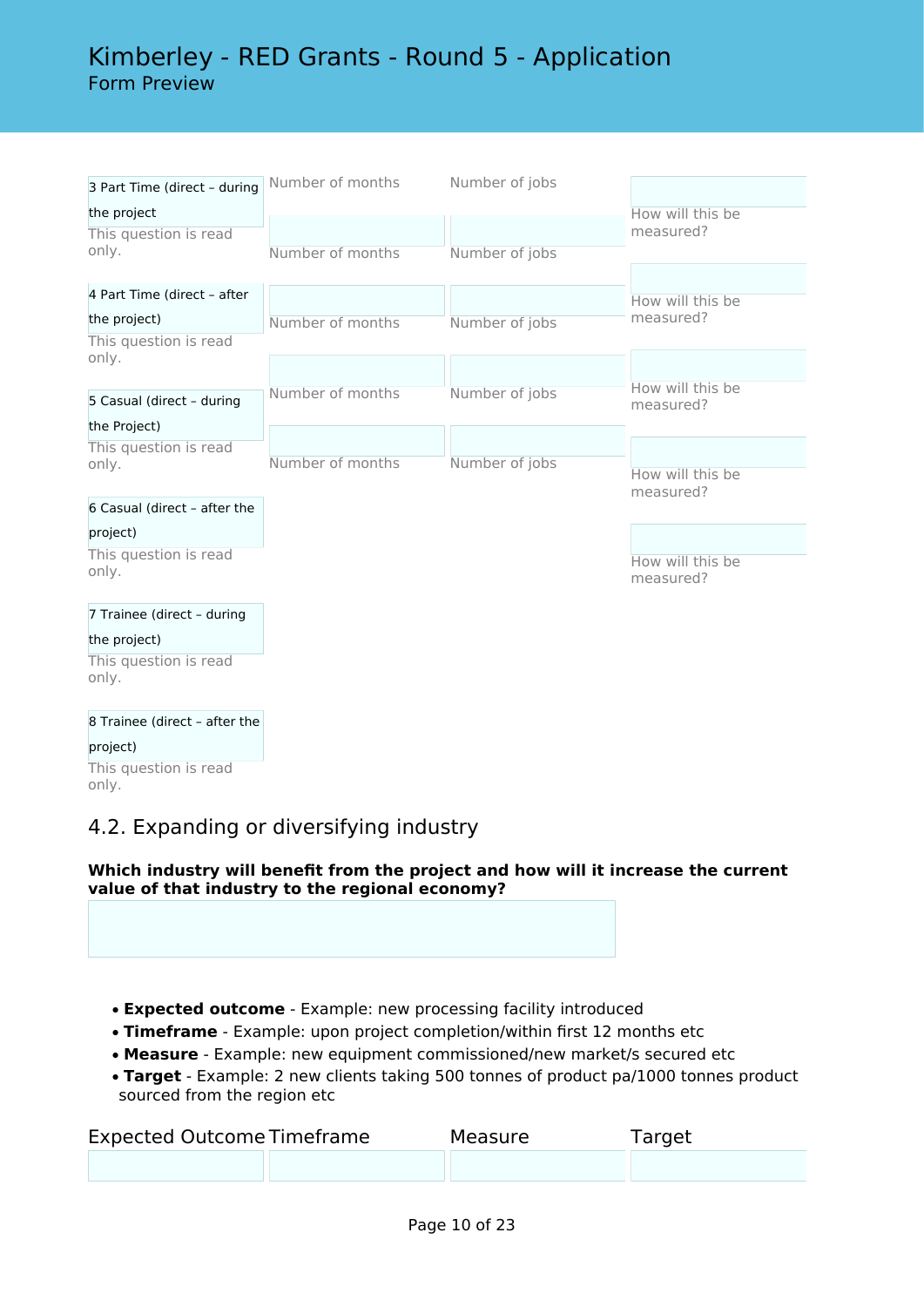

### 4.3. Developing skills or capabilities

**What core skills or capabilities will be developed, and how will this address regional gaps and be applied to generate jobs and growth?**

- **Expected outcome** Example: skills training and job matching provided to 100 participants
- **Timeframe** Example: for the duration of the project
- **Measure** Example: Number of program participants/number of jobs secured
- **Target** Example: 80% of participants secure jobs within first 12 months

| <b>Expected outcome Timeframe</b> | Measure | Target |
|-----------------------------------|---------|--------|
|                                   |         |        |
|                                   |         |        |
|                                   |         |        |
|                                   |         |        |
|                                   |         |        |
|                                   |         |        |
|                                   |         |        |

4.4. Attracting new investment in the region

**How will the project unlock future investment in the organisation, industry or region? What is the source of this investment and likelihood it will be secured?**

- **Expected outcome** Example: unlock new markets worth \$5 million pa, create new supply chains
- **Timeframe** Example: within 12 months of project completion
- **Measure** Example: \$value of new supply contracts
- **Target** Example: \$5 million increase in industry value from x to y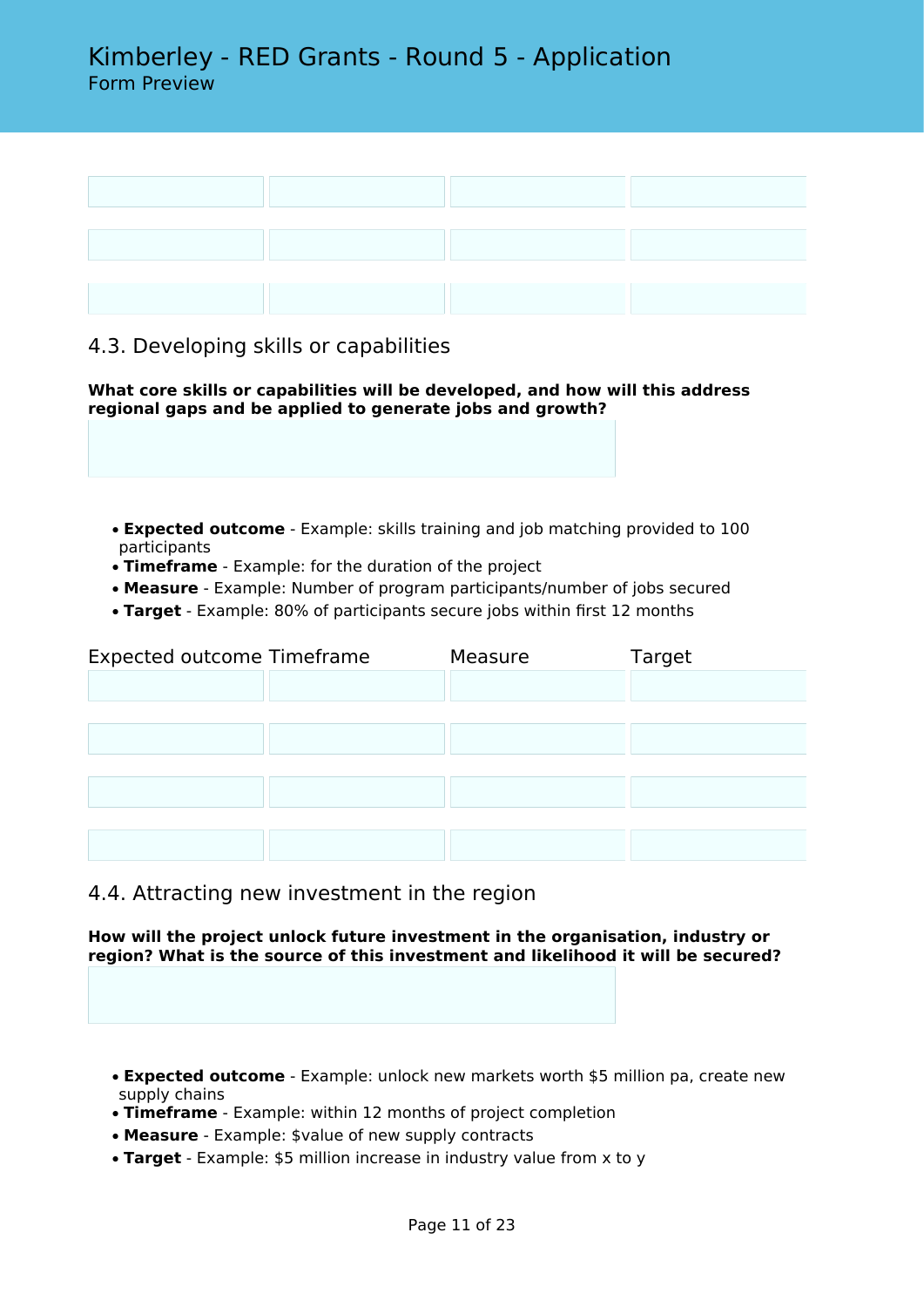| <b>Expected Outcome Timeframe</b> | Measure | Target |
|-----------------------------------|---------|--------|
|                                   |         |        |
|                                   |         |        |
|                                   |         |        |
|                                   |         |        |
|                                   |         |        |
|                                   |         |        |
|                                   |         |        |

### 4.5. Increasing productivity

**What impact will the Grant have on the productivity or performance of the applicant's business or organisation?**

- **Expected outcome** Example: 5% increase in production
- **Timeframe** Example: upon commissioning of new equipment
- **Measure** Example: output/sales figures
- **Target** Example: 5% increase from x to y

| <b>Expected Outcome Timeframe</b> |  | Measure | Target |  |  |  |
|-----------------------------------|--|---------|--------|--|--|--|
|                                   |  |         |        |  |  |  |
|                                   |  |         |        |  |  |  |
|                                   |  |         |        |  |  |  |
|                                   |  |         |        |  |  |  |
|                                   |  |         |        |  |  |  |
|                                   |  |         |        |  |  |  |
|                                   |  |         |        |  |  |  |

# 5 Alignment with Regional Themes

### \* indicates a required field

### 5.1 Kimberley Development Commission Regional Themes

The KDC Board has endorsed the following regional themes as part of its strategic plan. Projects that demonstrate alignment with the region's themes will attract stronger support in the assessment process.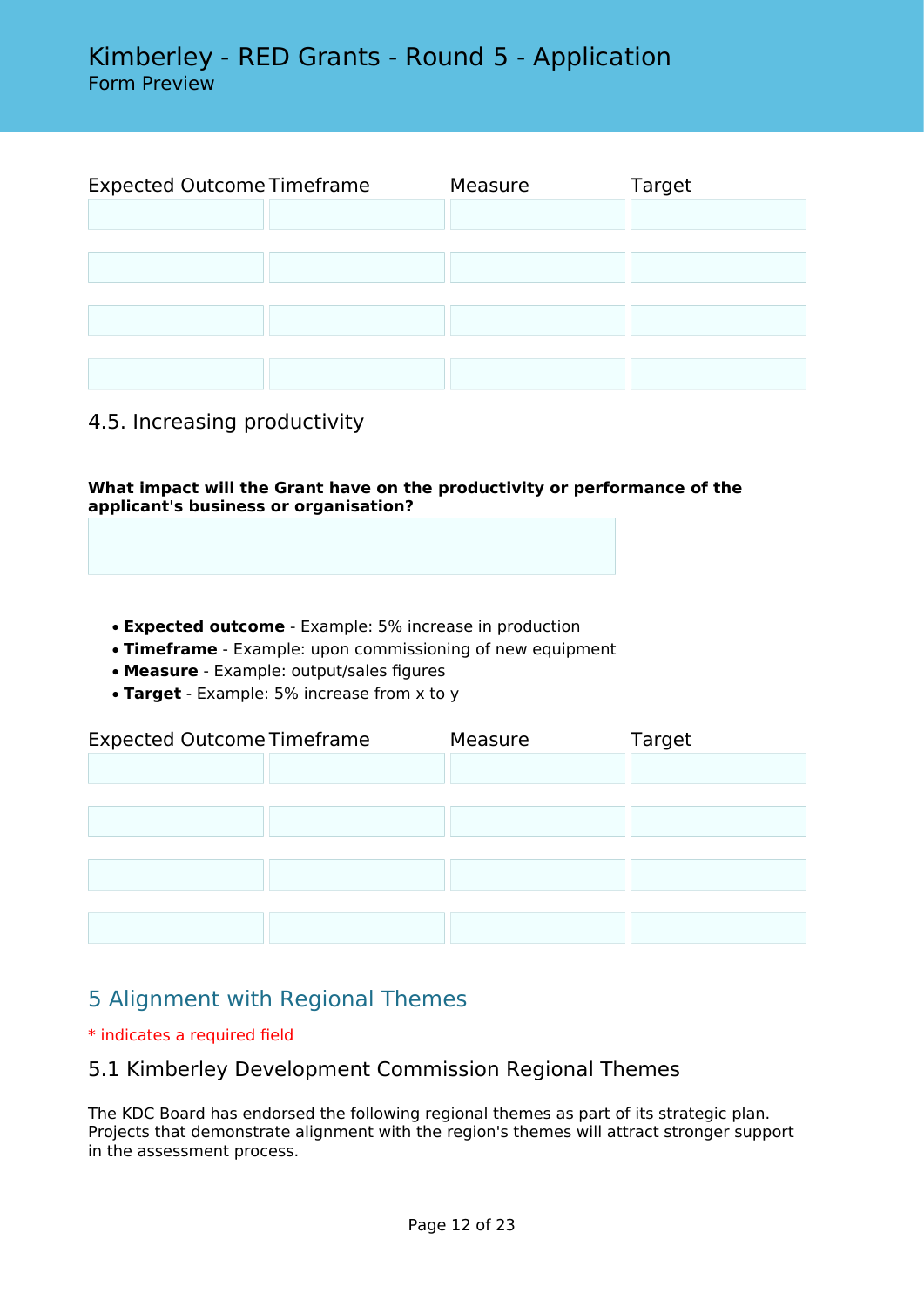Please indicate which of the following KDC regional themes are MOST applicable to your project.

☐ Industry Diversification ☐ Lift and Normalise Aboriginal Economic Development

 $\Box$  Resources and Energy sector support and  $\ \Box$  Normalise regional living standards development

### **How does the project support the KDC regional themes? \***

Must be no more than 300 words.

### **How does the project meet industry demand or an identified need in the KDC region?**

Must be no more than 300 words. How does the project benefit the broader community/industry?

# 6 Project Budget, Cash Co-contribution and Leveraged Funding

### \* indicates a required field

### Financial Audit

For projects requesting more than \$50,000 RED funding, audit costs must be included in the budget table.

The Financial Audit must be independent of the Grantee and undertaken by a member of the Institute of Chartered Accountants in Australia, the Australian Society of Certified Practicing Accountants or the National Institute of Accountants.

### 6.1 Project Cash

#### **Please detail project items to be funded through CASH contributions. Applicants should refer to Section 4 of the Guidelines to confirm items or activities that are ineligible for RED funding before completing this section.**

Please attach quotes for all budget line items to justify funding requests. If funding has been secured from other sources please attach written evidence.

Note: Please enter whole dollars only.

| <b>Project RED</b> |                       | <b>ApplicantOther</b> | Name                                            | Other       | <b>Other</b> | Date             | <b>Ouote</b>                                                        |
|--------------------|-----------------------|-----------------------|-------------------------------------------------|-------------|--------------|------------------|---------------------------------------------------------------------|
| Items              | Grant                 |                       |                                                 |             |              |                  | <b>Contributformding of Other Funding Funding Decision Attached</b> |
|                    | <b>Funds</b>          |                       | <b>Cash (ex Source/s Funding Source Status)</b> |             |              | Expected         |                                                                     |
|                    | Requeste <b>G</b> ST) |                       | (ex GST) Source/s Entity                        |             |              | on               |                                                                     |
|                    | (ex GST)              |                       |                                                 | <b>Type</b> |              | <b>Requested</b> |                                                                     |
|                    |                       |                       |                                                 |             |              | <b>Funds</b>     |                                                                     |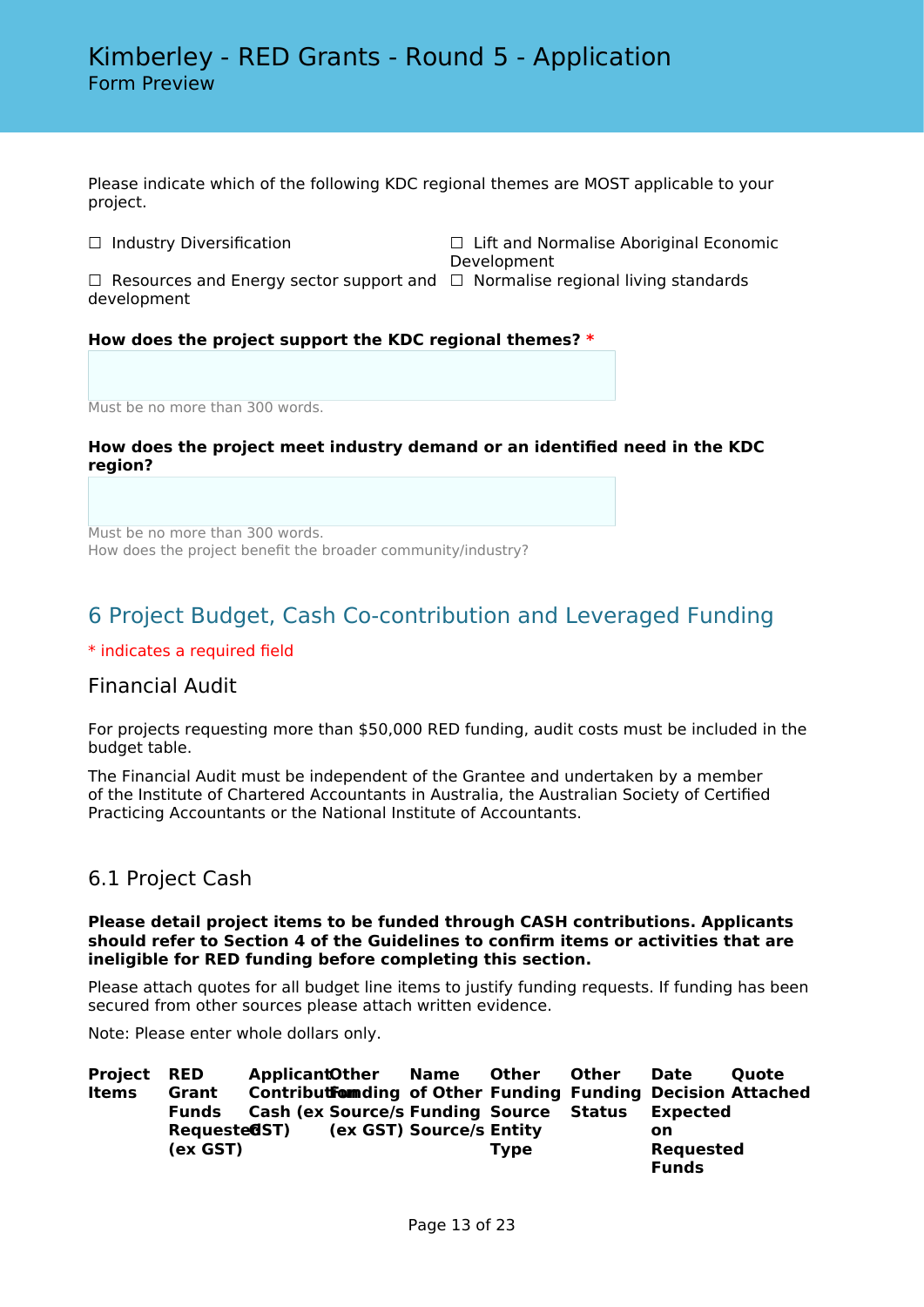| Include<br>Audit<br>Costs (if<br>applicable) | Must be<br>la dollar<br>lamount. | Must be<br>a dollar<br>amount. | Must be<br>a dollar<br>amount. | Predominant<br>business<br>activity<br>of the co-<br>contributor | Must be a<br>date. |  |
|----------------------------------------------|----------------------------------|--------------------------------|--------------------------------|------------------------------------------------------------------|--------------------|--|
|                                              |                                  |                                |                                |                                                                  |                    |  |
|                                              |                                  |                                |                                |                                                                  |                    |  |
|                                              |                                  |                                |                                |                                                                  |                    |  |

### 6.2 Total Project Budget

This section is **AUTO CALCULATED** from the above table and amounts will be transposed to Section 3.1.

| <b>Total of RED Grant Funds</b><br>requested (ex GST) A | <b>Total of Own Organisation (ex</b><br>GST) B | Total of Other Source/s (ex GST) CTotal (A+B+C) |                                      |  |
|---------------------------------------------------------|------------------------------------------------|-------------------------------------------------|--------------------------------------|--|
|                                                         |                                                |                                                 |                                      |  |
| \$                                                      |                                                |                                                 |                                      |  |
| This number/amount is<br>calculated.                    | This number/amount is<br>calculated.           | This number/amount is<br>calculated.            | This number/amount is<br>calculated. |  |

# Other Funding and Quotes

Attached evidence of secured funding and quotes from other sources.

Attach a file:

# 6.3 Cash Flow

Cash flow requirements for project items should the project cover multiple financial years. Cash flow **MUST** match Total Project Cost in the table above.

| <b>Project Items</b> | <b>First Payment</b><br>2022/23 (ex GST) | <b>Second Payment</b><br>2023/24 (ex GST)                                  | <b>TOTAL</b> |
|----------------------|------------------------------------------|----------------------------------------------------------------------------|--------------|
|                      |                                          | Must be a dollar amount. Must be a dollar amount. Must be a dollar amount. |              |
|                      |                                          |                                                                            |              |
|                      |                                          |                                                                            |              |
| <b>TOTAL</b>         |                                          |                                                                            |              |

# 6.4 In-kind Contribution (non-cash)

### **Please detail any in-kind contributions**

Use the table below to itemise project items funded through in-kind contributions.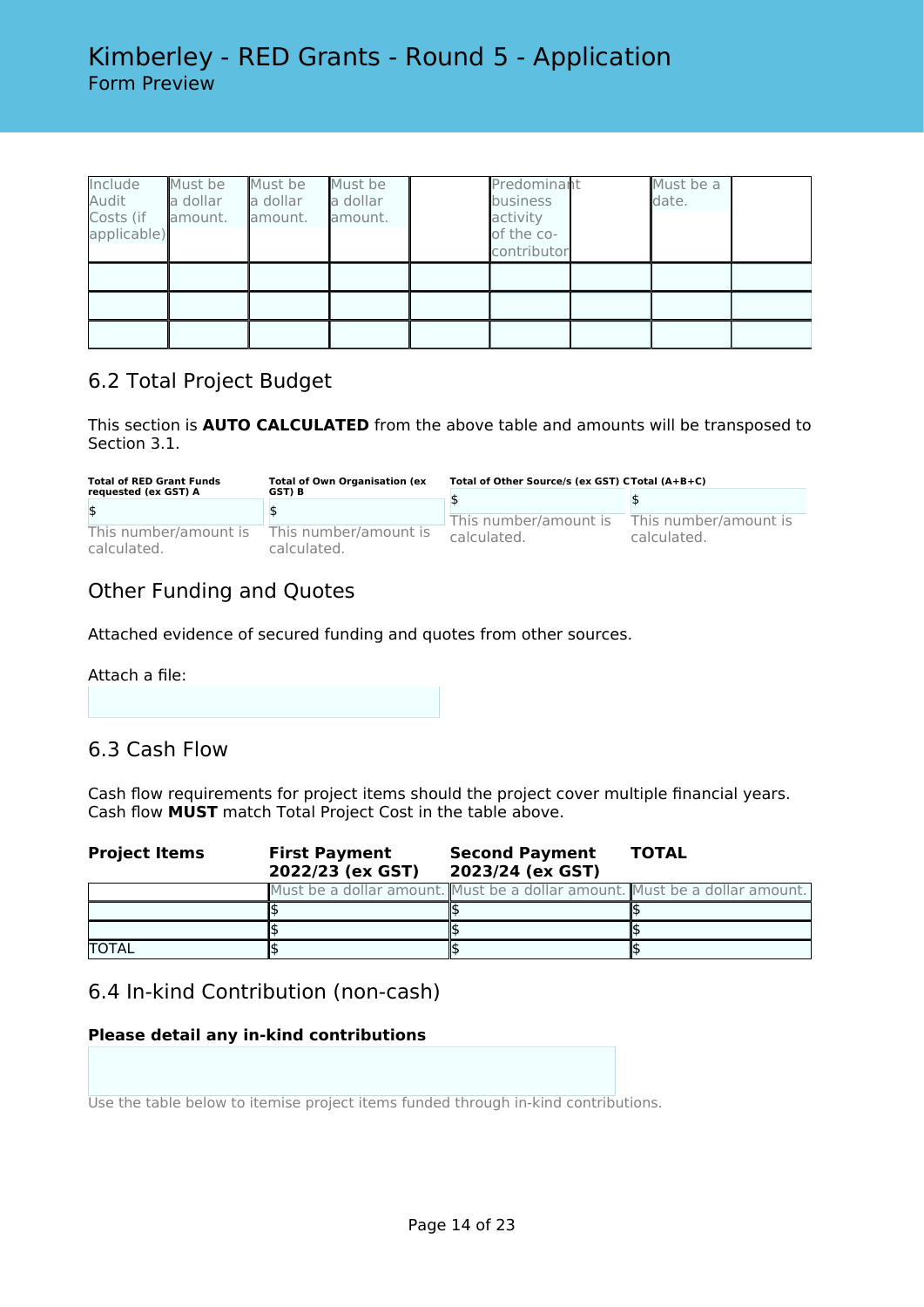| <b>Project item/s</b> | Name of in-kind source | <b>Estimated value</b>   |
|-----------------------|------------------------|--------------------------|
|                       |                        | Must be a dollar amount. |
|                       |                        |                          |
|                       |                        |                          |
|                       |                        |                          |

## 6.5 Other RED Funding

### **Are you applying for RED Grant funding from more than one Regional Development Commission for this project? \***

 $\bigcirc$  Yes  $\bigcirc$  No If yes, please advise which Commission/s and the amount being requested in each region. Please outline if the purpose of the funding is different across multiple regions.

| Date of<br><b>Application</b> | <b>Purpose of</b><br><b>Funding</b> | Amount                      | <b>RDC Region</b> | <b>RDC Contact</b><br><b>Person</b> |
|-------------------------------|-------------------------------------|-----------------------------|-------------------|-------------------------------------|
| Must be a date.               |                                     | Must be a dollar<br>amount. |                   |                                     |
|                               |                                     |                             |                   |                                     |
|                               |                                     |                             |                   |                                     |
|                               |                                     |                             |                   |                                     |

### 6.6 Other Funding Programs

### **Has your organisation applied for, or been approved for funding for this project from any other State Government program? \***

 $\bigcirc$  Yes  $\bigcirc$  No If yes, please provide details including the amount requested and the funding status.

| Date of<br><b>Application</b> | Approved /<br><b>Pending</b> | <b>Purpose of</b><br><b>Funding</b> | Amount                       | Name of<br>Program | <b>Contact</b><br><b>Person</b> |
|-------------------------------|------------------------------|-------------------------------------|------------------------------|--------------------|---------------------------------|
| Must be a date.               |                              |                                     | Must be a dollar<br>lamount. |                    |                                 |
|                               |                              |                                     |                              |                    |                                 |
|                               |                              |                                     |                              |                    |                                 |
|                               |                              |                                     |                              |                    |                                 |

### **Outline the reason why State Government funding is sought for the project?**

Why is Government funding required? Has a loan or equity funding been investigated for the project?

# 7 Partnerships and Collaboration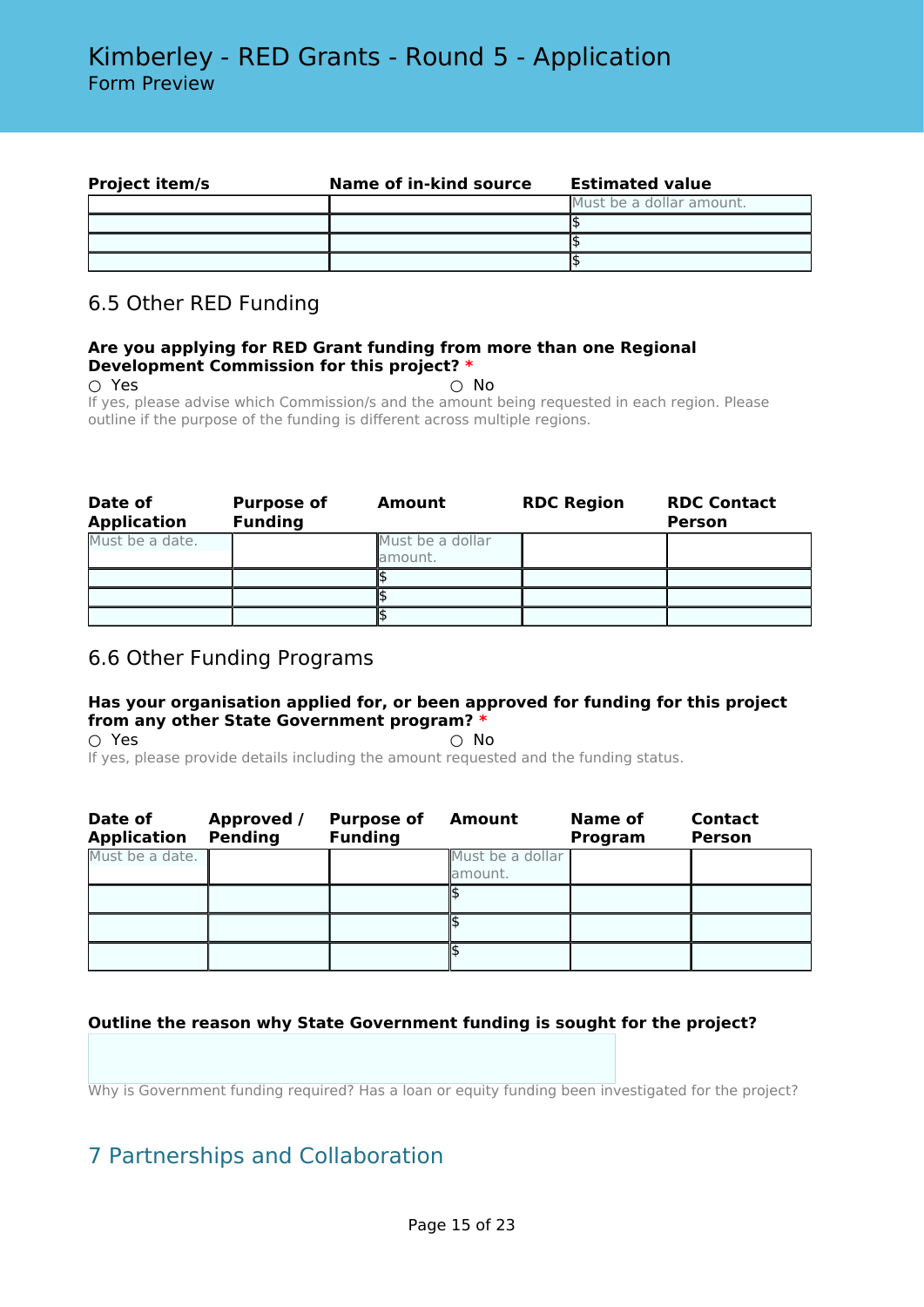### \* indicates a required field

### 7.1 Stakeholder Engagement

### **Provide the names and details of local stakeholders and their level of support for the project.**

Describe how you have involved local government, the local community and others in planning and decision making for your project. Letters of support may be provided to support your application.

### **Letters of Support (Optional)**

Attach a file:

**Have you considered developing partnerships or collaborations for the project? If so, please provide details.**

### 7.2 Local Content

Please detail below how your project meets the following Local Content objectives:

- Building the capability of local suppliers, and providing opportunities for regional businesses to supply items/services for the project;
- Increasing regional employment and regional business participation through subcontractors, suppliers, apprenticeships and traineeships;
- Supporting emerging or new industries in the region, and promotion and awareness of local industry and businesses; and
- Benefiting the local regional economy through any other identifiable means.

#### **Do you intend to use local contractors and/or service providers for your project? \***  $\bigcirc$  Yes  $\bigcirc$  No

Local content for the purposes of this RED grant application refers to the sourcing of goods and services in the Kimberley region or an area within 50km of the project delivery location.

### **Local content % \***

Must be a number.

Please estimate the percentage of requested grant funding to be expended on local goods and services.

### **Local content details**

Please detail goods and/or services to be sourced locally and explain how the project meets the local content objectives listed above. If you do not intend to use local content please explain why.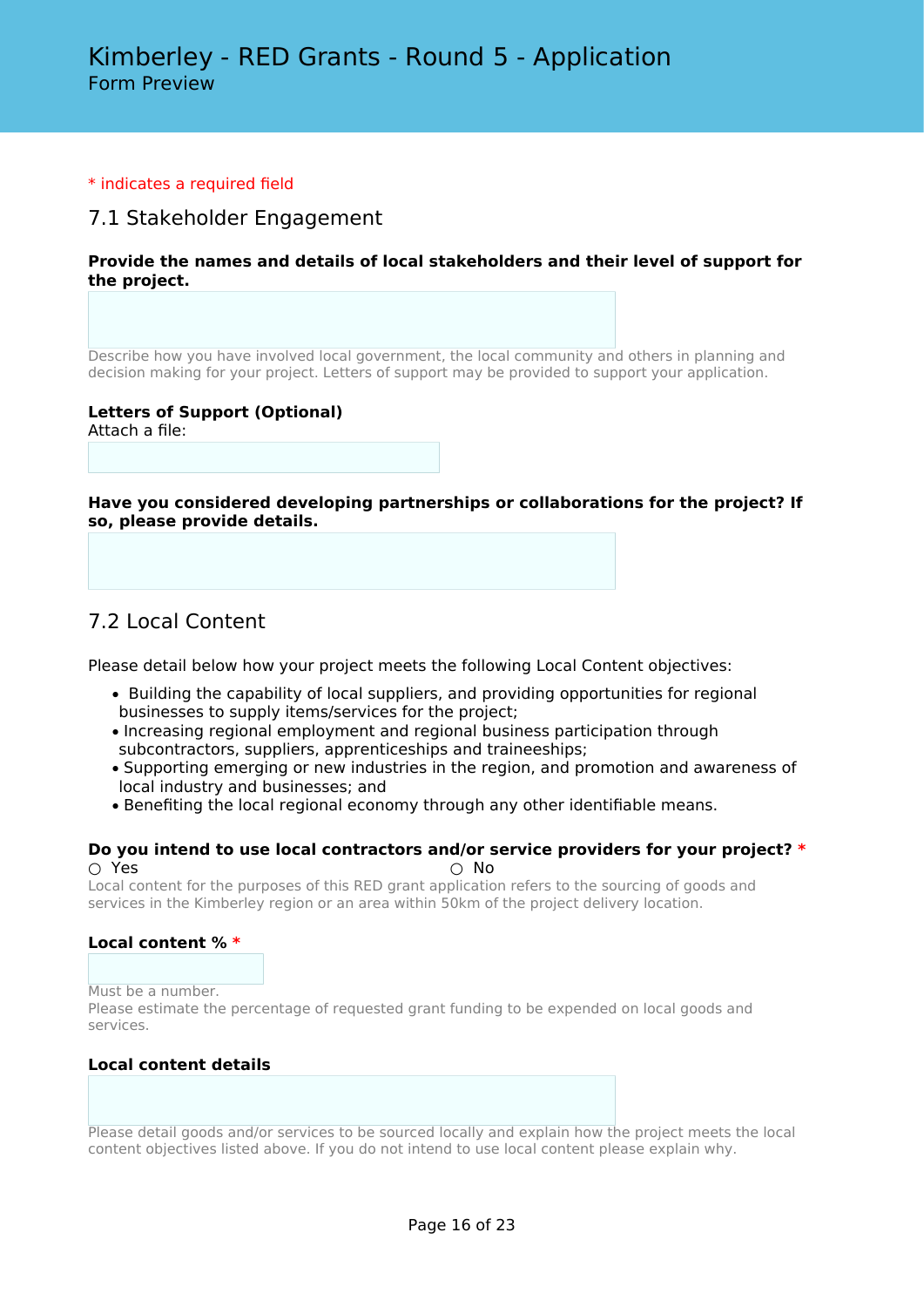# 8 Project Planning and Governance

### \* indicates a required field

### **Is the project ready to start if grant funding is approved? \***

 $\bigcirc$  Yes  $\bigcirc$  No If No, please contact KDC before proceeding with this application.

### 8.1 Approvals

### **Has detailed project planning been completed and necessary approvals obtained?**

If applicable please upload relevant documents (eg: lease agreement, licensing,concept designs, planning approval, tenure, etc)

### **Planning Documents (if applicable)**

Attach a file:

# 8.2 Timeline and Milestones

Please complete the project milestone table below. For complex projects please attach a separate project timeline (eg. Gantt Chart)

| <b>Milestone 1</b> | <b>Expected date of completion</b> |
|--------------------|------------------------------------|
| <b>Milestone 2</b> | <b>Expected date of completion</b> |
| <b>Milestone 3</b> | <b>Expected date of completion</b> |
| <b>Milestone 4</b> | <b>Expected date of completion</b> |
| <b>Milestone 5</b> | <b>Expected date of completion</b> |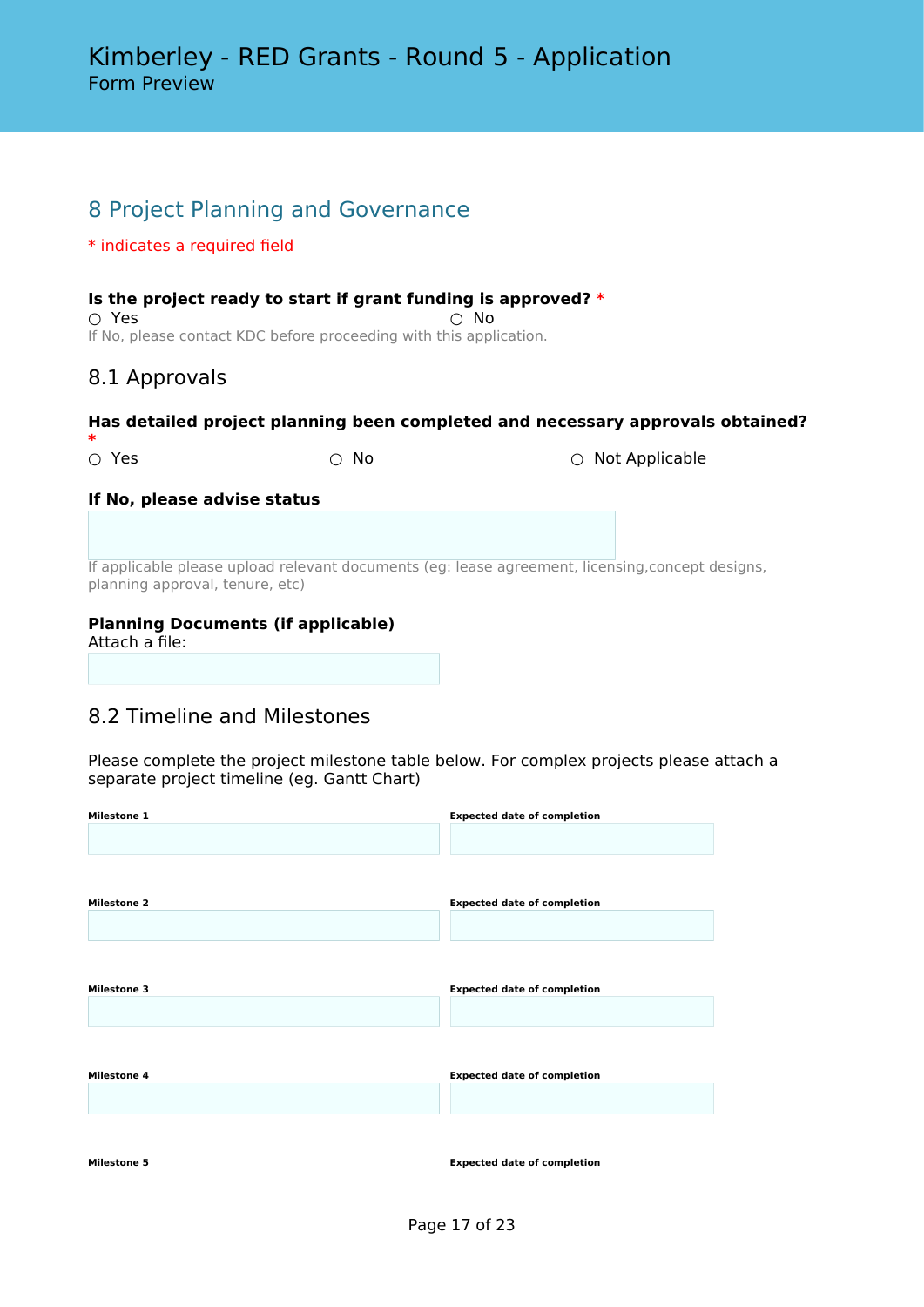

# **Project Timeline (Optional)**

Attach a file:

# 8.3 Project Governance

### **How will your organisation ensure the project is managed responsibly? \***

Who will manage the project and what qualifications, skills and experience do they have?

# **Upload qualifications (optional)**

Attach a file:

### **How will operating and maintenance costs for the project be met beyond the funding period? \***

For example, if the project creates two new jobs, or commissions new equipment, how does the organisation plan to sustain these jobs / cover maintenance costs?

### 8.4 Risk Assessment for your Project

Identify the risks associated with the Project (that the applicant can reasonably control or influence) and include issues that may prevent the Project progressing or that may hinder the achievement of the stated Project outcomes being achieved. Consider and explain the risk mitigation strategies that will minimise the effects of each stated risk.

### **Probability:**

**Low -** Unlikely to occur during the project period and with little impact on the project

**Medium -** Possibility of occurrence and with some impact on the project

**High -** Very likely to occur during the project period and potentially impacting heavily

Please complete the Risk Assessment table below, or attach a copy of your Risk Management Plan to your application.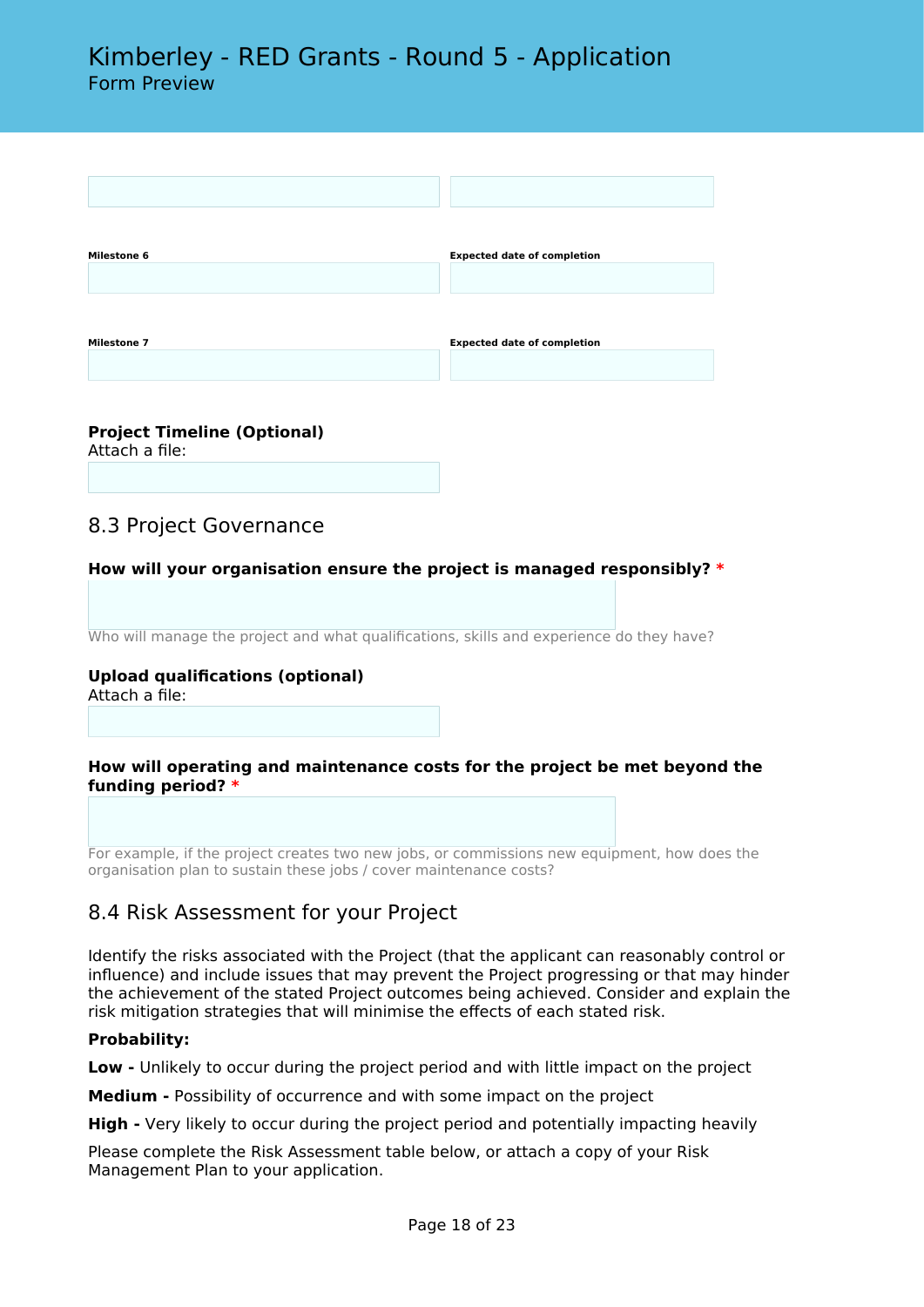| <b>Risk Description</b> | <b>Risk Probability</b> | <b>Mitigation Strategy</b> |
|-------------------------|-------------------------|----------------------------|
|                         | (Low, Medium or High)   |                            |
|                         |                         |                            |
|                         |                         |                            |
|                         |                         |                            |

### **Risk Management Plan (Optional)**

Attach a file:

Upload a copy of your Risk Management Plan

# 9 Market Viability and Commercialisation

#### \* indicates a required field

### 9.1 Market Conditions

Please complete this section if you are a business entity applying for funding.

### **Please provide a summary assessment of the market conditions in relation to your project**

Eg. market gaps, market size, estimation of new or increased sales.

### **Describe any major competitors to your project or project activity in the region**

Eg. product or service, proximity, technologies, barriers to market, price.

### 9.2 Financial Information

To enable KDC to undertake a financial viability assessment of the organisation please upload the following financial information

- 1.Financial statements verified by a Certified Practising Accountant, Chartered Accountant or Registered Auditor for the last two (2) years;
- 2.Current year-to-date financial information (income and expenditure statement and/or balance sheet)

### **Upload Financial Information**

Attach a file:

#### **Have you provided the information requested above? \***

 $\bigcirc$  Yes  $\bigcirc$  No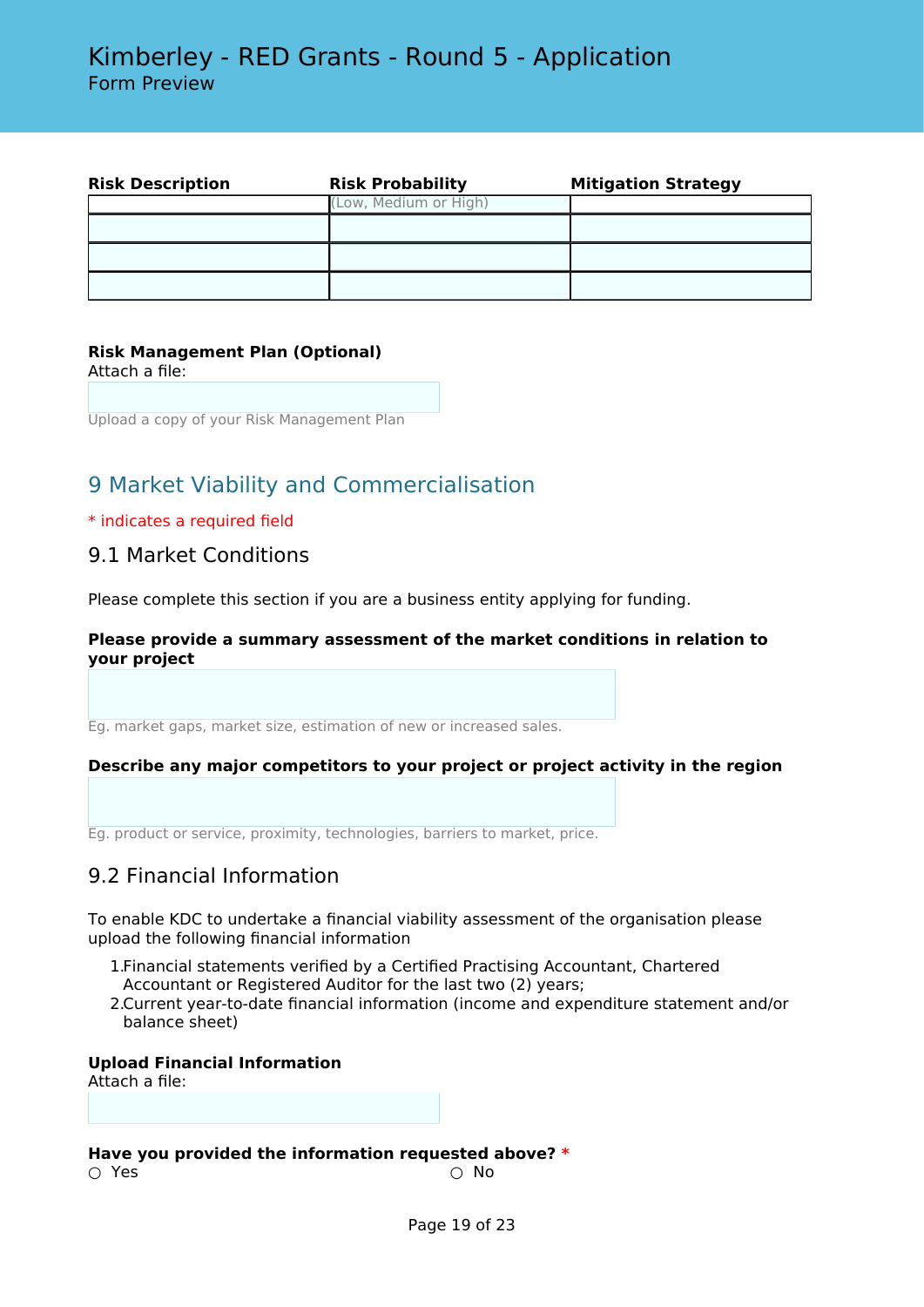**If No - please outline why**

For example, business operating for less than 2 years / never had financial statements verified by CPA, Chartered Accountant or registered Auditor.

### 9.3 Liabilities

*Please note, you may be required to provide documentation upon request relating to the following information.*

#### **Has the applicant or any of its senior office bearers been involved in any litigation or prosecution in the past three (3) years? \***  $\bigcirc$  Yes  $\bigcirc$  No

**If Yes - please provide explanation why any litigation or prosecution should not be considered relevant to this application**

**Has the applicant or any of its senior office bearers (directors, partners, presidents, executive directors, project managers) been involved with any business failure, including liquidation, voluntary administration or receivership?**  $*$ <br>  $\bigcirc$  Yes  $\bigcirc$  Yes  $\bigcirc$  No

**If Yes - please provide details**

**Has there been any significant financial matter which may impact on the ability of the Applicant to deliver the project? \*** ○ Yes ○ No

#### **If Yes - please provide details**

**Are there any future commitments or contingent liabilities that might materially affect the applicant in the delivery of the project or performance of the activity?**  $\bigcirc$  Yes  $\bigcirc$  No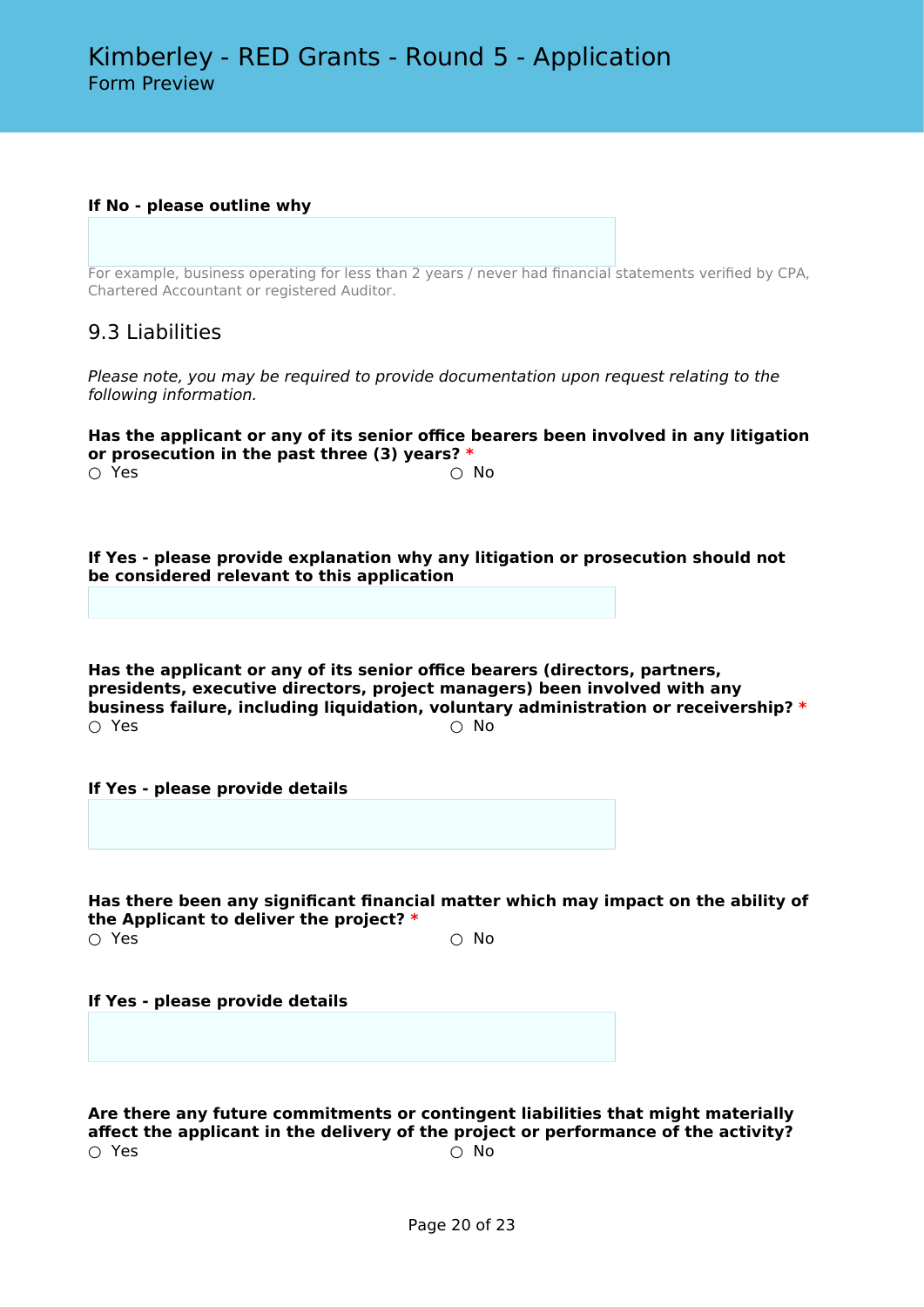#### **If Yes - please provide details**

**Has the applicant ever been found in default of its creditors? <sup>\*</sup> ○ Yes**  $\bigcirc$  Yes  $\bigcirc$  No

**If Yes - please provide details**

**Is the applicant's business solvent? \***  $\bigcirc$  Yes  $\bigcirc$  No

**If No - please provide details**

# 10 Application Checklist

\* indicates a required field

### **By submitting this Application, I acknowledge: \***

 $\Box$  I have read the Guidelines and I acknowledge the eligibility criteria for funding.

 $\Box$  I have contacted the Kimberley Development Commission to discuss the project.

 $\Box$  Information provided in this application is to the best of my knowledge, accurate and complete.

 $\Box$  This Application is authorised by my organisation and includes the CEO/Chair signature.  $\Box$  Audit costs are included in the budget and the nominated auditor is a member of the Institute of Chartered Accountants in Australia, the Australian Society of Certified Practicing Accountants or the National Institute of Accountants and is independent from the Grantee.  $\Box$  The Kimberley Development Commission may request additional information from applicants.

 $\Box$  The Kimberley Development Commission is authorised to contact any persons or organisations in the assessment of the application and understand that information may be provided to other agencies, as appropriate.

Please ensure you have answered all the questions and provided relevant details where requested. Supporting documents are supplementary to your application.

### **This application includes all required attachments:**

- □ Copy of Incorporation Certificate (if applicable)
- $\Box$  Copy of organisation's annual financial statements for the last two (2) financial years
- $\Box$  Quotes for all budget line items to justify funding request
- ☐ Written evidence of funding contributions from other sources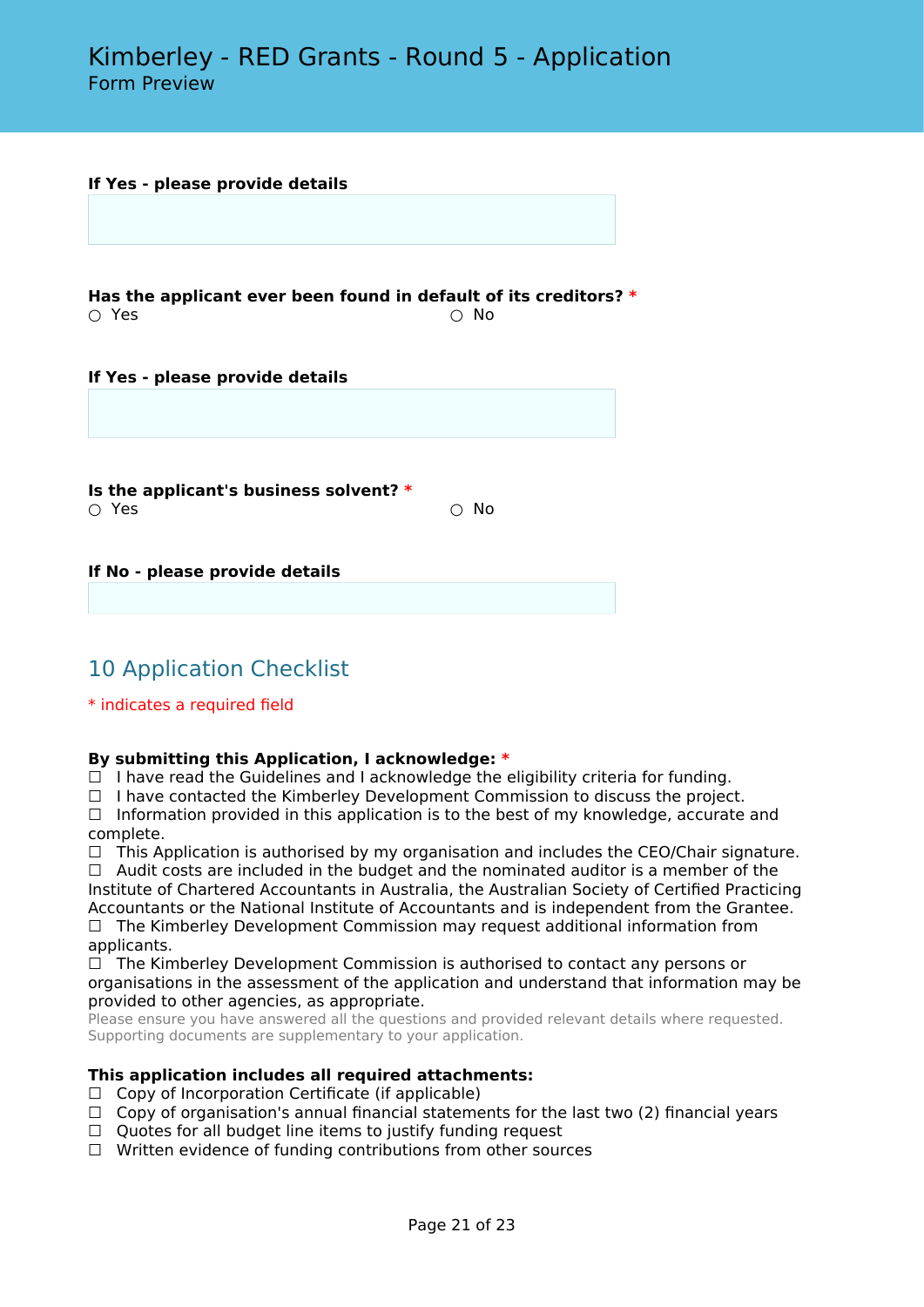### **Upload supporting documents**

Attach a file:

Applicants may upload additional attachments to their Application. (Maximum 25mb, recommended size no bigger than 5mb).

### 10.1 DECLARATION

This section must be completed by an appropriately authorised person on behalf of the applicant organisation (may be different to the contact person listed earlier in this application form).

I certify that to the best of my knowledge the statements made within this application are true and correct, and I understand that if the applicant is successful, we will be required to accept the terms and conditions of the grant as outlined in the letter of approval.

I do hereby declare that all the information supplied in this application form for Royalties for Regions funding is, to the best of my knowledge, accurate and complete; that I have read and accept the requirements of the **[Guidelines](https://kdc.wa.gov.au/red-grants/)***,* and that the Kimberley Development Commission to which this application has been submitted to will be notified of any change to the information supplied and any other information or circumstances arising that may affect this application.

### **Name of Authorised Person \***

Organisation Name

**Position/Title \***

### **Name of Organisation (Legal Entity) \***

Name of organisation as listed in official documentation such as ABR, ACNC or ATO.

#### **Upload signature (optional)** Attach a file:

Once this form is submitted via SmartyGrants it will be deemed as authorised by the above signatory.

### **Dated \***

Must be a date.

### 10.2 Feedback

You are nearing the end of the application process. Before you review your application and click the **SUBMIT** button please take a few moments to provide some feedback.